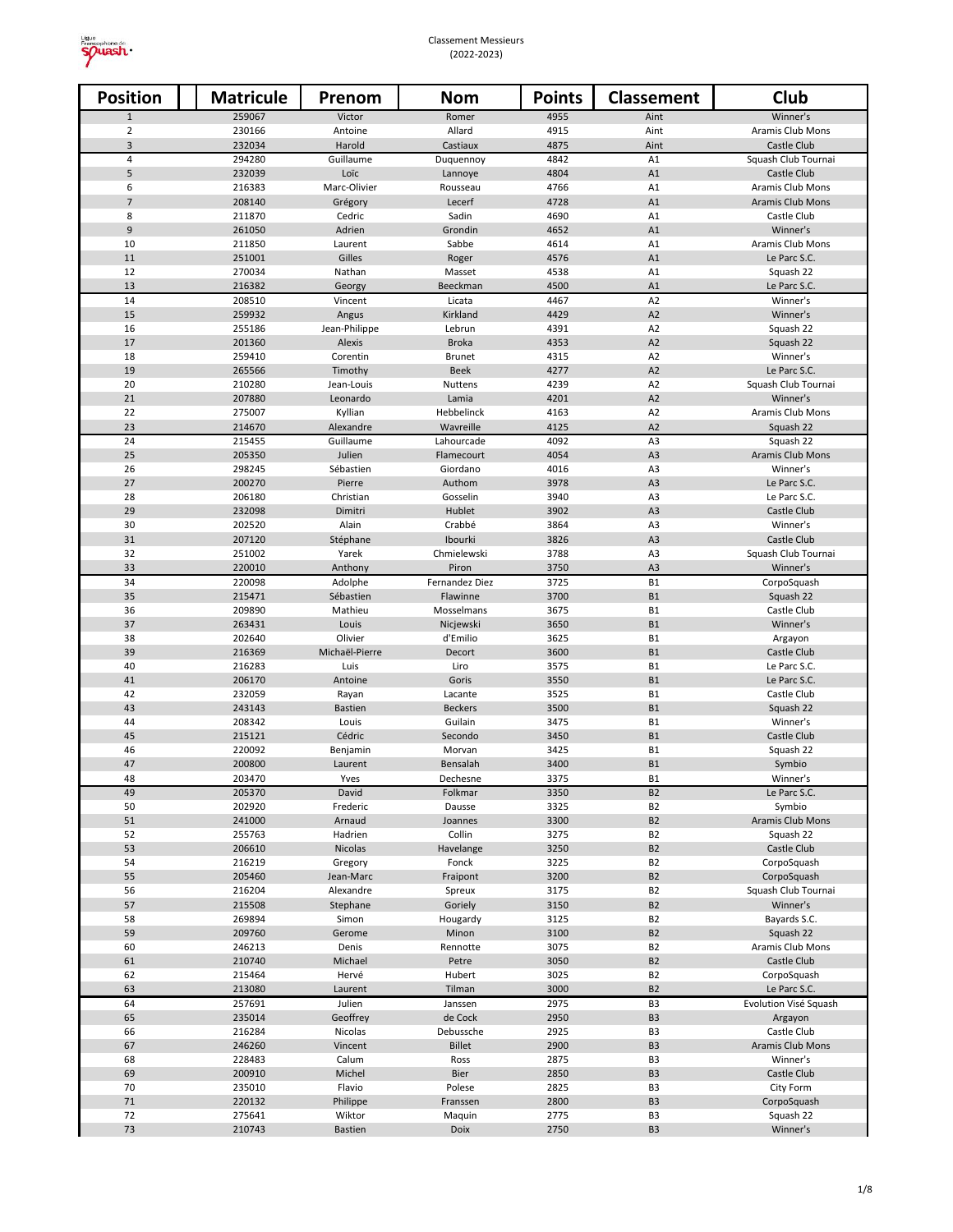

| 74  | 269035 | Thibaut     | Beghin            | 2725 | B <sub>3</sub> | Le Parc S.C.              |
|-----|--------|-------------|-------------------|------|----------------|---------------------------|
| 75  | 246216 | Christophe  | Pynoo             | 2700 | B <sub>3</sub> | Aramis Club Mons          |
| 76  | 243150 | Laurent     | Lemoine           | 2675 | B <sub>3</sub> | Squash 22                 |
| 77  | 212420 | Luc         | Simus             | 2650 | B <sub>3</sub> | Le Parc S.C.              |
| 78  | 273000 | Cyril       | Lerey             | 2625 | B <sub>3</sub> | Le Parc S.C.              |
| 79  | 268074 | Renaud      | Vandenplas        | 2592 | C1             | Castle Club               |
| 80  | 232695 | Peter       | Eade              | 2574 | C1             | Castle Club               |
| 81  | 211270 | Christophe  | Rage              | 2556 | C1             | Le Parc S.C.              |
| 82  | 249013 | Frédéric    | Descamps          | 2538 | C1             | Le Parc S.C.              |
| 83  | 254425 | Nathan      | Geudens           | 2520 | C1             | Squash 22                 |
| 84  | 212076 | Bruno       | Denys             | 2502 | C1             | City Form                 |
| 85  | 212510 | Mark        | Smolders          | 2484 | C1             | Castle Club               |
| 86  | 255315 | Cyril       | de Greef          | 2466 | C1             | Squash 22                 |
| 87  | 268001 | Tanguy      | Depourcq          | 2448 | C1             | Symbio                    |
| 88  | 243141 | Alexandre   | George            | 2430 | C1             | Squash 22                 |
| 89  | 206760 | Mark        | Herssens          | 2412 | C1             | Winner's                  |
| 90  | 261735 | Michael     | Windels           | 2394 | C1             | Castle Club               |
| 91  | 218061 | Thomas      | <b>Borriello</b>  | 2376 | C1             | Aramis Club Mons          |
| 92  | 207980 | Youric      | Lassance          | 2358 | C1             | CorpoSquash               |
| 93  | 246123 | Nicolas     | Lupant            | 2340 | C1             | Aramis Club Mons          |
| 94  | 215034 | Jordan      | Greenwood         | 2322 | C1             | Winner's                  |
| 95  | 259422 | Nicolas     | Labarthe          | 2304 | C1             | Le Parc S.C.              |
| 96  | 218210 | Thomas      | Fantoli           | 2286 | C1             | Squash 22                 |
| 97  | 204300 | Maxime      | Dethier           | 2268 | C1             | Winner's                  |
| 98  | 207110 | Ayoube      | Ibn Taibe         | 2250 | C1             | Winner's                  |
| 99  | 255001 | Fabian      | Bovy              | 2223 | C <sub>2</sub> | Squash 22                 |
| 100 | 299252 | Thomas      | Geury             | 2211 | C <sub>2</sub> | Winner's                  |
| 101 | 214330 | Philippe    | Verstraeten       | 2199 | C <sub>2</sub> | Le Parc S.C.              |
| 102 | 205320 | Philippe    | Fievet            | 2187 | C <sub>2</sub> | Winner's                  |
| 103 | 268057 | Gilles      | Dejemeppe         | 2175 | C <sub>2</sub> | Symbio                    |
| 104 | 270049 | Abderrahim  | Masfioui Azarko   | 2163 | C <sub>2</sub> | Castle Club               |
| 105 | 216125 | Cyrille     | <b>Broeckmans</b> | 2151 | C <sub>2</sub> | Castle Club               |
| 106 | 274339 | Quentin     | Lancrenon         | 2139 | C <sub>2</sub> | Winner's                  |
| 107 | 270023 | Artur       | Lesniak           | 2127 | C <sub>2</sub> | E.C.S.C.                  |
| 108 | 227902 | Julien      | Leroy             | 2115 | C <sub>2</sub> | Bayards S.C.              |
| 109 | 235000 | Thibaut     | Fontaine          | 2103 | C <sub>2</sub> | City Form                 |
| 110 | 205430 | Gérard      | Foulon            | 2091 | C <sub>2</sub> | Le Parc S.C.              |
| 111 | 269071 | Anthony     | Franck            | 2079 | C <sub>2</sub> | Le Parc S.C.              |
| 112 | 285706 | Marc        | Leblois           | 2067 | C <sub>2</sub> | Squash 22                 |
| 113 | 231017 | Xavier      | Devlamynck        | 2055 | C <sub>2</sub> | Aramis Club Mons          |
| 114 | 214550 | Mitch       | Ward              | 2043 | C <sub>2</sub> | E.C.S.C.                  |
| 115 | 205200 | Julien      | Fally             | 2031 | C <sub>2</sub> | Castle Club               |
| 116 | 205330 | Jean-Pierre | Fiordigigli       | 2019 | C <sub>2</sub> | Aramis Club Mons          |
| 117 | 293724 | Jérôme      | Buranello         | 2007 | C <sub>2</sub> | City Form                 |
| 118 | 200920 | Laurent     | Biernaux          | 1995 | C <sub>2</sub> | Castle Club               |
| 119 | 218205 | Pierre-Yves | <b>Broca</b>      | 1983 | C <sub>2</sub> | Squash 22                 |
| 120 | 218008 | Charles     | Bouchat           | 1971 | C <sub>2</sub> | Castle Club               |
| 121 | 208450 | Christophe  | Leyder            | 1959 | C <sub>2</sub> | Le Parc S.C.              |
| 122 | 267913 | Alexandre   | Ravone            | 1947 | C <sub>2</sub> | Squash Avernas le Bauduin |
| 123 | 220015 | Nathan      | Cuvelier          | 1935 | C <sub>2</sub> | Le Parc S.C.              |
| 124 | 216146 | Pablo       | Lebailly          | 1923 | C <sub>2</sub> | Le Parc S.C.              |
| 125 | 215527 | Philip      | O'Donnell         | 1911 | C <sub>2</sub> | Castle Club               |
| 126 | 232062 | Virginie    | Gustin            | 1899 | C <sub>2</sub> | Castle Club               |
| 127 | 220033 | Pascal      | Colpin            | 1887 | C <sub>2</sub> | Castle Club               |
| 128 | 250800 | Grégory     | Fortemps          | 1875 | C <sub>2</sub> | Bayards S.C.              |
| 129 | 220136 | Marc        | Baruzzini         | 1851 | C <sub>3</sub> | Bayards S.C.              |
| 130 | 220044 | Denis       | Hanse             | 1842 | C <sub>3</sub> | Le Parc S.C.              |
| 131 | 203180 | Christian   | de Moortel        | 1833 | C <sub>3</sub> | Squash Club Tournai       |
| 132 | 213490 | Benoit      | van Calster       | 1824 | C <sub>3</sub> | Aramis Club Mons          |
| 133 | 200000 | Laurent     | Plichart          | 1815 | C <sub>3</sub> | Squash 22                 |
| 134 | 211040 | Fabian      | Poncin            | 1806 | C <sub>3</sub> | Squash 22                 |
| 135 | 230170 | Samuel      | Collet            | 1797 | C <sub>3</sub> | Aramis Club Mons          |
| 136 | 237008 | Jim         | <b>Bruce</b>      | 1788 | C <sub>3</sub> | Le Parc S.C.              |
| 137 | 260888 | Philippe    | Oostendorp        | 1779 | C <sub>3</sub> | Bayards S.C.              |
| 138 | 269017 | Sébastien   | de Foere          | 1770 | C <sub>3</sub> | Le Parc S.C.              |
| 139 | 269044 | Jérémy      | Wouters           | 1761 | C <sub>3</sub> | Le Parc S.C.              |
| 140 | 272677 | Michel      | Pucci             | 1752 | C <sub>3</sub> | CorpoSquash               |
| 141 | 235007 | Nicolas     | Lillis            | 1743 | C <sub>3</sub> | City Form                 |
| 142 | 220271 | Nicolas     | Bernus            | 1734 | C <sub>3</sub> | Castle Club               |
| 143 | 204208 | Benjamin    | Jenne             | 1725 | C <sub>3</sub> | Squash 22                 |
| 144 | 205380 | Antonio     | Fonseca           | 1716 | C <sub>3</sub> | Le Parc S.C.              |
| 145 | 209220 | Philippe    | Massonet          | 1707 | C <sub>3</sub> | Castle Club               |
| 146 | 215099 | Cédric      | Depourcq          | 1698 | C <sub>3</sub> | Symbio                    |
| 147 | 243025 | Frédéric    | Lefranc           | 1689 | C <sub>3</sub> | Squash 22                 |
| 148 | 259037 | Gilles      | de Crombrugghe    | 1680 | C <sub>3</sub> | Castle Club               |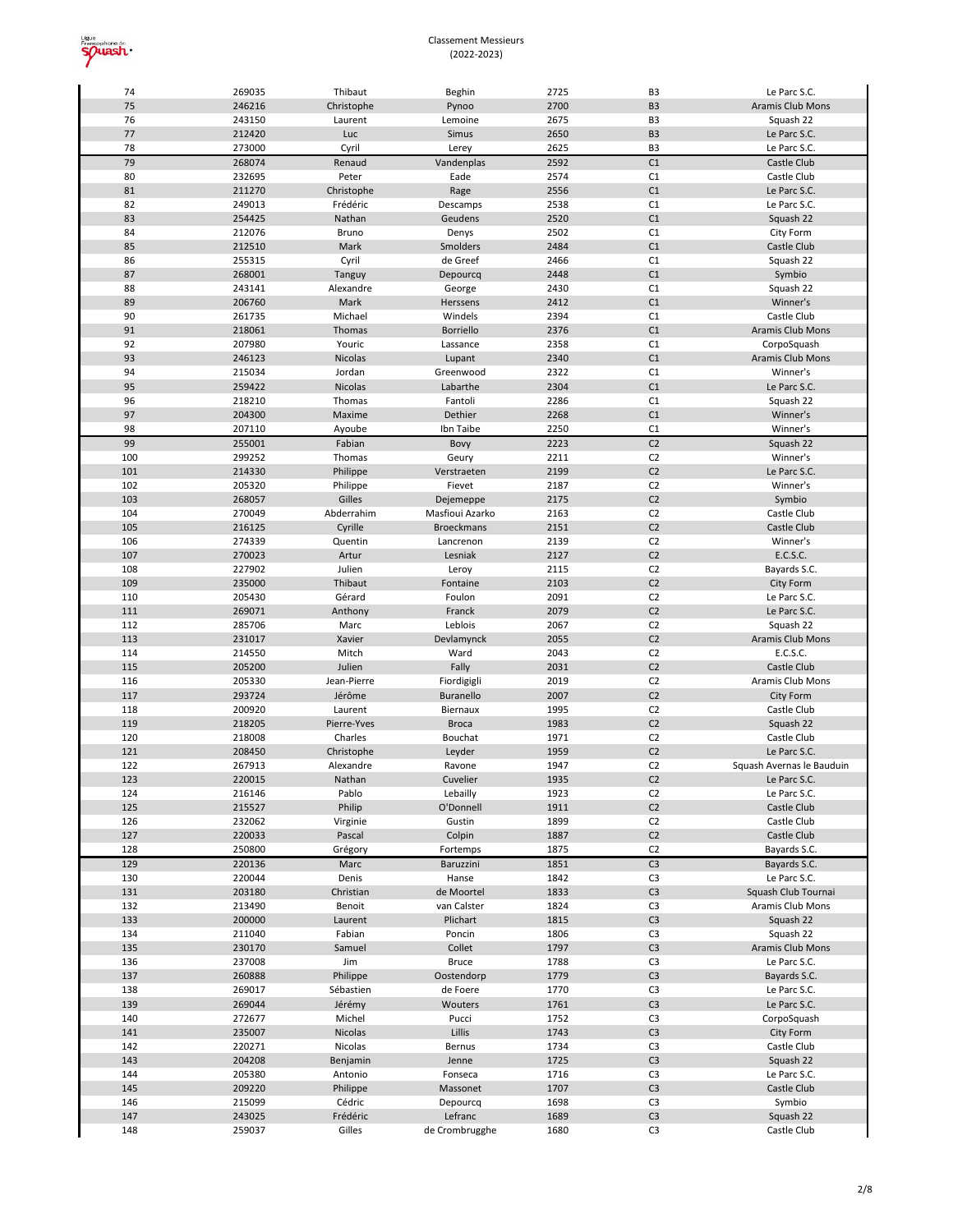

| 149 | 247760 | Pascal        | Oberlin            | 1671 | C <sub>3</sub> | Winner's            |
|-----|--------|---------------|--------------------|------|----------------|---------------------|
| 150 | 207090 | Benoit        | Huwart             | 1662 | C <sub>3</sub> | Le Parc S.C.        |
| 151 | 202500 | Christian     | Coussens           | 1653 | C <sub>3</sub> | City Form           |
| 152 | 244776 | Daniel        | Petrilak           | 1644 | C <sub>3</sub> | E.C.S.C.            |
| 153 | 231018 | Charles       | Dupont             | 1635 | C <sub>3</sub> | Aramis Club Mons    |
| 154 | 215356 | Grégory       | <b>Braibant</b>    | 1626 | C <sub>3</sub> | Aramis Club Mons    |
| 155 | 215117 | Leigh         | Cannon             | 1617 | C <sub>3</sub> | Castle Club         |
| 156 | 259405 | Stephane      | <b>Bols</b>        | 1608 | C <sub>3</sub> | Winner's            |
| 157 | 220017 | Bertrand      | Vervaeren          | 1599 | C <sub>3</sub> | Le Parc S.C.        |
| 158 | 209570 | François      | Meurs              | 1590 | C <sub>3</sub> | Squash 22           |
| 159 | 231022 | Gregory       | Leroy              | 1581 | C <sub>3</sub> | Aramis Club Mons    |
| 160 | 215324 | Emmanuel      | <b>Brogniart</b>   | 1572 | C <sub>3</sub> | Aramis Club Mons    |
| 161 | 255852 | Bruno         | van Der Schueren   | 1563 | C <sub>3</sub> | Winner's            |
|     |        |               |                    |      | C <sub>3</sub> |                     |
| 162 | 200660 | Jean-François | Beguin             | 1554 |                | Le Parc S.C.        |
| 163 | 216127 | André         | Deckx              | 1545 | C <sub>3</sub> | Le Parc S.C.        |
| 164 | 254003 | Grégory       | Heins              | 1536 | C <sub>3</sub> | Bayards S.C.        |
| 165 | 208770 | Olivier       | Lupant             | 1527 | C <sub>3</sub> | Aramis Club Mons    |
| 166 | 215033 | Cédric        | Gueuning           | 1518 | C <sub>3</sub> | Castle Club         |
| 167 | 248462 | Oscar         | <b>Ruiz Perez</b>  | 1509 | C <sub>3</sub> | Aramis Club Mons    |
| 168 | 246154 | Arnaud        | Balthazar          | 1500 | C <sub>3</sub> | Le Parc S.C.        |
| 169 | 255767 | Christophe    | Duarte             | 1468 | D <sub>1</sub> | Castle Club         |
| 170 | 235765 | Jeanne        | Dael               | 1461 | D <sub>1</sub> | Squash 22           |
| 171 | 231775 | Laurent       | Crucifix           | 1454 | D <sub>1</sub> | Winner's            |
| 172 | 246255 | Christophe    | Leboeuf - Lejeune  | 1447 | D <sub>1</sub> | La Louvière S.C.    |
| 173 | 268063 | Michael       | Dumont de Chassart | 1440 | D <sub>1</sub> | Symbio              |
| 174 | 250772 | Guillaume     | Vandestocke        | 1433 | D <sub>1</sub> | Squash Club Tournai |
| 175 | 246124 | Giulian       | Lupant             | 1426 | D <sub>1</sub> | Aramis Club Mons    |
| 176 | 218003 | Vincent       | Bury               | 1419 | D <sub>1</sub> | Castle Club         |
| 177 | 200320 | Michel        | Ayrianoff          | 1412 | D <sub>1</sub> | Amicale             |
| 178 | 225111 | Nicolas       | Faur               | 1405 | D <sub>1</sub> | Winner's            |
| 179 | 236009 | John          | Riksten            | 1398 | D <sub>1</sub> | E.C.S.C.            |
| 180 | 216081 | Axel          | Faidy              | 1391 | D <sub>1</sub> | Winner's            |
| 181 | 269019 | Jérémy        | Despeghel          | 1384 | D <sub>1</sub> | Le Parc S.C.        |
| 182 | 278648 | Kevin         | Vervaeke           | 1377 | D <sub>1</sub> | Squash 22           |
| 183 | 208620 | Enrique       | Lobera             | 1370 | D <sub>1</sub> | E.C.S.C.            |
| 184 | 216009 | Max           | Martinelli         | 1363 | D <sub>1</sub> | Le Parc S.C.        |
| 185 | 220188 | Lucien        | Kahane             | 1356 | D <sub>1</sub> | Winner's            |
| 186 | 208260 | Didier        |                    | 1349 | D <sub>1</sub> | Winner's            |
|     | 248099 |               | Legroux            |      | D <sub>1</sub> |                     |
| 187 |        | Christophe    | Delanghe           | 1342 | D <sub>1</sub> | Le Parc S.C.        |
| 188 | 232105 | Pierre-Yves   | Jonckheer          | 1335 |                | Castle Club         |
| 189 | 268064 | Ludovic       | Leruste            | 1328 | D <sub>1</sub> | Symbio              |
| 190 | 202910 | Xavier        | Daufresne          | 1321 | D <sub>1</sub> | Argayon             |
| 191 | 232026 | Richard       | Lowey-Ball         | 1314 | D <sub>1</sub> | Castle Club         |
| 192 | 259347 | Chloé         | Crabbé             | 1307 | D <sub>1</sub> | Winner's            |
| 193 | 270040 | Cathy         | Duarte             | 1300 | D <sub>1</sub> | Castle Club         |
| 194 | 243961 | Nicolas       | Ferire             | 1293 | D <sub>1</sub> | Symbio              |
| 195 | 278534 | Alain         | Danglades          | 1286 | D <sub>1</sub> | Winner's            |
| 196 | 259385 | Jonathan      | Poulain            | 1279 | D1             | Squash 22           |
| 197 | 259012 | Gabriela      | Cioce              | 1272 | D <sub>1</sub> | Castle Club         |
| 198 | 216150 | Olivier       | Berhin             | 1265 | D <sub>1</sub> | Aramis Club Mons    |
| 199 | 203740 | Dany          | Delattre           | 1258 | D <sub>1</sub> | Aramis Club Mons    |
| 200 | 259340 | David         | <b>Buckley</b>     | 1251 | D1             | Winner's            |
| 201 | 215458 | Jean Claude   | <b>Borremans</b>   | 1244 | D <sub>1</sub> | Bayards S.C.        |
| 202 | 210282 | Valerian      | <b>Buyck</b>       | 1237 | D1             | Le Parc S.C.        |
| 203 | 230096 | Vincent       | Descuyffeleer      | 1230 | D <sub>1</sub> | Aramis Club Mons    |
| 204 | 259144 | Christophe    | Laurent            | 1223 | D1             | Symbio              |
| 205 | 246241 | Pierre        | <b>Brukier</b>     | 1216 | D <sub>1</sub> | Aramis Club Mons    |
| 206 | 222482 | Matthias      | Hurdebise          | 1209 | D1             | Squash 22           |
| 207 | 214690 | Odile         | Wavreille          | 1202 | D <sub>1</sub> | Aramis Club Mons    |
| 208 | 209210 | Quentin       | Masson             | 1195 | D1             | Aramis Club Mons    |
| 209 | 208022 | Manuel        | Vanderheyden       | 1188 | D <sub>1</sub> | Bayards S.C.        |
| 210 | 292698 | Renaud        | Leroy              | 1181 | D <sub>1</sub> | Bayards S.C.        |
| 211 | 272009 | Jean-Michel   | Hut                | 1174 | D <sub>1</sub> | Symbio              |
| 212 | 243033 | Philippe      | Paquay             | 1167 | D1             | Squash 22           |
| 213 |        |               |                    | 1160 | D <sub>1</sub> | Winner's            |
|     | 215185 | Olivier       | Lienart            |      |                |                     |
| 214 | 294475 | François      | Baudru             | 1153 | D1             | Squash Club Tournai |
| 215 | 204650 | Tanasakis     | Drossinis          | 1146 | D <sub>1</sub> | Aramis Club Mons    |
| 216 | 202100 | Yanis         | Ciamarra           | 1139 | D1             | Squash 22           |
| 217 | 220030 | Florie        | Remacle            | 1132 | D1             | Winner's            |
| 218 | 268722 | Quentin       | Janssens           | 1125 | D1             | Le Parc S.C.        |
| 219 | 202670 | Benoit        | Dael               | 1104 | D <sub>2</sub> | Squash 22           |
| 220 | 215637 | Gregory       | Verhoeven          | 1098 | D <sub>2</sub> | City Form           |
| 221 | 233810 | Nel           | Anton              | 1092 | D <sub>2</sub> | Winner's            |
| 222 | 207497 | Humphrey      | <b>Busseuil</b>    | 1086 | D <sub>2</sub> | Le Parc S.C.        |
| 223 | 215613 | Cédric        | Dony               | 1080 | D <sub>2</sub> | Aramis Club Mons    |
|     |        |               |                    |      |                |                     |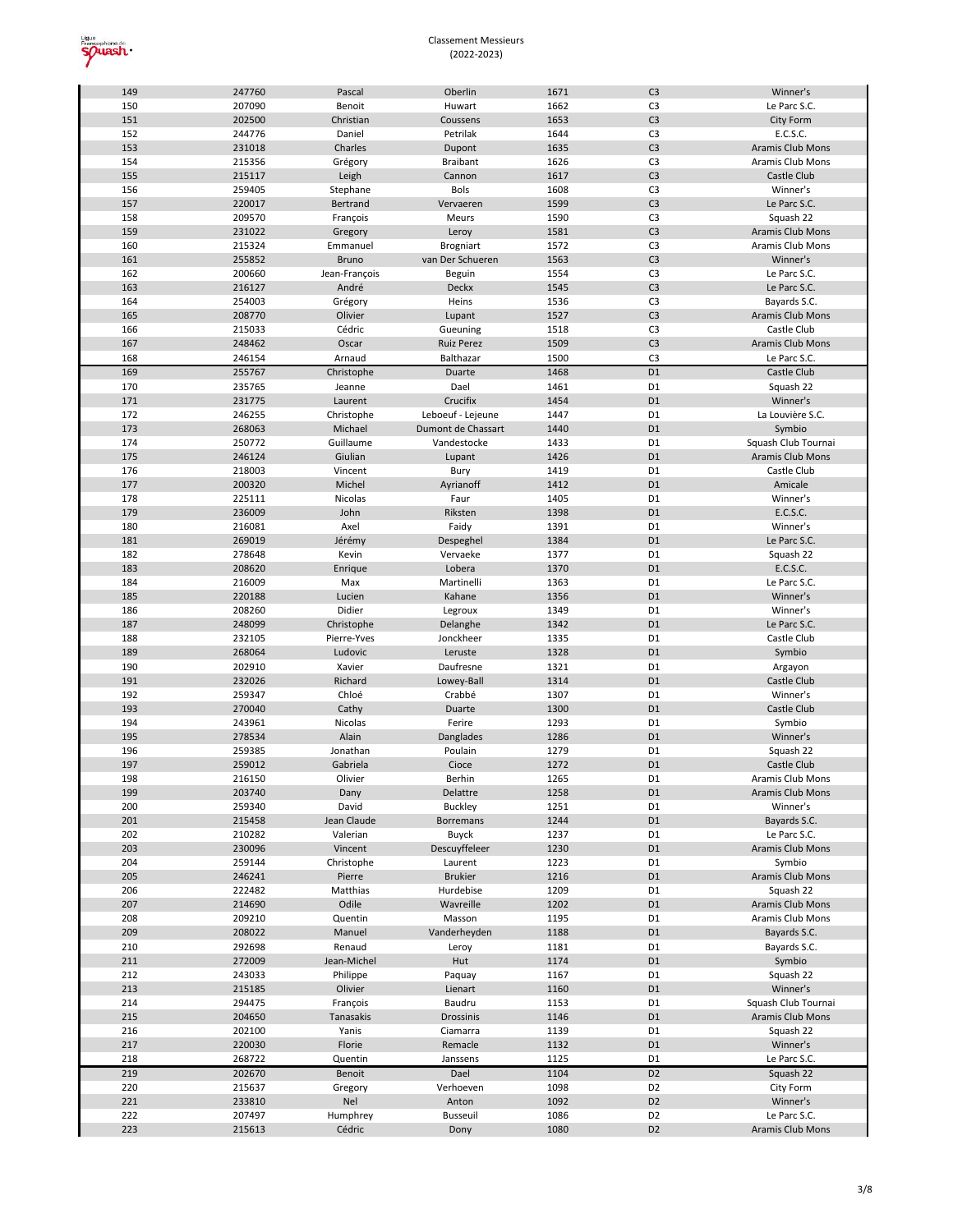

| 224 | 219832 | David           | Winkin           | 1074 | D <sub>2</sub> | CorpoSquash               |
|-----|--------|-----------------|------------------|------|----------------|---------------------------|
| 225 | 248010 | Gauthier        | Hanse            | 1068 | D <sub>2</sub> | Le Parc S.C.              |
| 226 | 202600 | Laurent         | Cuvelier         | 1062 | D <sub>2</sub> | Le Parc S.C.              |
| 227 | 207060 | Benoit          | Humbertjean      | 1056 | D <sub>2</sub> | Aramis Club Mons          |
| 228 | 277304 | Sébastian       | Véga-Simon       | 1050 | D <sub>2</sub> | Aramis Club Mons          |
| 229 | 254019 | Anthony         | Doneux           | 1044 | D <sub>2</sub> | Bayards S.C.              |
| 230 |        |                 |                  | 1038 | D <sub>2</sub> |                           |
|     | 232096 | Frédéric        | Vasaune          |      |                | Castle Club               |
| 231 | 269064 | Simon           | Franck           | 1032 | D <sub>2</sub> | Le Parc S.C.              |
| 232 | 254021 | Laurent         | <b>Bovens</b>    | 1026 | D <sub>2</sub> | Bayards S.C.              |
| 233 | 255381 | Dimitri         | Laffineur        | 1020 | D <sub>2</sub> | Squash 22                 |
| 234 | 214340 | Mathieu         | Vervoort         | 1014 | D <sub>2</sub> | Winner's                  |
| 235 | 232075 | Cédric          | Dequiper         | 1008 | D <sub>2</sub> | Winner's                  |
| 236 | 257738 | Nicolas         | Schreiber        | 1002 | D <sub>2</sub> | Le Parc S.C.              |
| 237 | 218009 | Alexis          | Waterlot         | 996  | D <sub>2</sub> | City Form                 |
| 238 | 275825 | Alexis          | Laffineur        | 990  | D <sub>2</sub> | Squash 22                 |
| 239 | 231025 | Harry           | Hilt             | 984  | D <sub>2</sub> | Aramis Club Mons          |
| 240 |        |                 |                  | 978  | D <sub>2</sub> |                           |
|     | 218122 | Perrine         | Malaise          |      |                | Aramis Club Mons          |
| 241 | 233427 | Julien          | Kosztur          | 972  | D <sub>2</sub> | Squash Club Tournai       |
| 242 | 202440 | François        | Courtois         | 966  | D <sub>2</sub> | Le Parc S.C.              |
| 243 | 215197 | Jens            | Fischer          | 960  | D <sub>2</sub> | E.C.S.C.                  |
| 244 | 218252 | Filippo         | Maggio           | 954  | D <sub>2</sub> | Aramis Club Mons          |
| 245 | 268015 | Patrick         | Dekeuleneer      | 948  | D <sub>2</sub> | Symbio                    |
| 246 | 246325 | Thibault        | Perin            | 942  | D <sub>2</sub> | Aramis Club Mons          |
| 247 | 259400 | Imran           | Madhavji         | 936  | D <sub>2</sub> | Winner's                  |
| 248 | 246195 | Kamil           | Chodzywski       | 930  | D <sub>2</sub> | Aramis Club Mons          |
| 249 | 230174 | Olivier         | Wiame            | 924  | D <sub>2</sub> | <b>Aramis Club Mons</b>   |
| 250 | 246269 |                 | Finfe            | 918  | D <sub>2</sub> | Aramis Club Mons          |
|     |        | Hugo            |                  |      |                |                           |
| 251 | 264331 | Rami            | El Dakdouki      | 912  | D <sub>2</sub> | Squash 22                 |
| 252 | 298727 | Vincent         | Clerebaut        | 906  | D <sub>2</sub> | Squash Avernas le Bauduin |
| 253 | 259101 | Souhaib         | <b>Ben Taieb</b> | 900  | D <sub>2</sub> | Winner's                  |
| 254 | 256280 | Frédéric        | Dupagne          | 894  | D <sub>2</sub> | CorpoSquash               |
| 255 | 236186 | Ludovic         | Brismé           | 888  | D <sub>2</sub> | Naast TSC                 |
| 256 | 211970 | Yves            | Samyn            | 882  | D <sub>2</sub> | Amicale                   |
| 257 | 214681 | Jacques         | Vanginderdeuren  | 876  | D <sub>2</sub> | Le Parc S.C.              |
| 258 | 228518 | Kim             | Jespers          | 870  | D <sub>2</sub> | Aramis Club Mons          |
| 259 | 271921 | Azzedine        | Chatir           | 864  | D <sub>2</sub> | Winner's                  |
| 260 | 257007 | Jean-François   | Dossin           | 858  | D <sub>2</sub> | Bayards S.C.              |
|     |        |                 |                  | 852  | D <sub>2</sub> |                           |
| 261 | 286743 | Willy           | Kokolo           |      |                | E.C.S.C.                  |
| 262 | 297879 | Jean-François   | Ndi              | 846  | D <sub>2</sub> | Winner's                  |
| 263 | 271558 | Christophe      | Lambert          | 840  | D <sub>2</sub> | CorpoSquash               |
| 264 | 205780 | Alain           | Geerts           | 834  | D <sub>2</sub> | Odrimont S.C.             |
| 265 | 255406 | Sébastien       | Bleret           | 828  | D <sub>2</sub> | Squash 22                 |
| 266 | 210720 | Rob             | Peters           | 822  | D <sub>2</sub> | E.C.S.C.                  |
| 267 | 253291 | Baptiste        | <b>Busine</b>    | 816  | D <sub>2</sub> | Symbio                    |
| 268 | 230097 | Jean-Noël       | Piron            | 810  | D <sub>2</sub> | Aramis Club Mons          |
| 269 | 246250 | Laurent         | Huygens          | 804  | D <sub>2</sub> | Aramis Club Mons          |
| 270 | 277343 | Jim             | Quittelier       | 798  | D <sub>2</sub> | CorpoSquash               |
| 271 | 247040 | Christophe      | <b>Bonamis</b>   | 792  | D <sub>2</sub> | Squash Club Tournai       |
| 272 |        | Eric            |                  | 786  | D <sub>2</sub> |                           |
|     | 203900 |                 | Delmotte         |      |                | Le Parc S.C.              |
| 273 | 241798 | Nathan          | Sadin            | 780  | D <sub>2</sub> | Castle Club               |
| 274 | 201589 | Grégory         | Lacanne          | 774  | D <sub>2</sub> | Squash 22                 |
| 275 | 236318 | Corentin        | Boniver          | 768  | D <sub>2</sub> | Squash 22                 |
| 276 | 254922 | Hedi            | Hariza           | 762  | D <sub>2</sub> | Symbio                    |
| 277 | 231024 | Aurelien        | Tordeurs         | 756  | D <sub>2</sub> | Aramis Club Mons          |
| 278 | 214159 | Corentin        | Sokay            | 750  | D <sub>2</sub> | Le Parc S.C.              |
| 279 | 264067 | Matthias        | Dekeuleneer      | 691  | D <sub>3</sub> | Symbio                    |
| 280 | 248147 | Jean-Luc        | Delange          | 687  | D <sub>3</sub> | Le Parc S.C.              |
| 281 | 269038 | Marc            | Dartevelle       | 683  | D <sub>3</sub> | Le Parc S.C.              |
| 282 | 271053 | Hervé           | Jonlet           | 679  | D <sub>3</sub> | CorpoSquash               |
|     | 212500 |                 |                  | 675  | D <sub>3</sub> |                           |
| 283 |        | Simon           | Smith            |      |                | E.C.S.C.                  |
| 284 | 239729 | Sami            | Rastan           | 671  | D <sub>3</sub> | Castle Club               |
| 285 | 269050 | Claude-Alain    | Dotremont        | 667  | D <sub>3</sub> | Le Parc S.C.              |
| 286 | 268387 | Yasmin          | Cherian          | 663  | D <sub>3</sub> | Castle Club               |
| 287 | 215844 | David           | <b>Dubois</b>    | 659  | D <sub>3</sub> | Squash Avernas le Bauduin |
| 288 | 206260 | Pierre          | Grignard         | 655  | D <sub>3</sub> | Castle Club               |
| 289 | 241688 | Nicolas         | Herman           | 651  | D <sub>3</sub> | Squash Avernas le Bauduin |
| 290 | 215398 | Antoine         | Baes             | 647  | D <sub>3</sub> | Aramis Club Mons          |
| 291 | 200590 | Frank           | Beaver           | 643  | D <sub>3</sub> | E.C.S.C.                  |
| 292 | 252167 | Frédéric        | de Smet          | 639  | D <sub>3</sub> | Aramis Club Mons          |
| 293 | 227233 | David           | Pinte            | 635  | D <sub>3</sub> | Squash 22                 |
|     |        |                 |                  |      |                |                           |
|     |        |                 |                  |      |                |                           |
| 294 | 235017 | Jean-Luc        | Wauthy           | 631  | D <sub>3</sub> | City Form                 |
| 295 | 214144 | Bertrand        | Romain           | 627  | D <sub>3</sub> | Aramis Club Mons          |
| 296 | 221340 | Pierre François | Rafflin          | 623  | D <sub>3</sub> | Symbio                    |
| 297 | 239395 | Franco          | Fenu             | 619  | D <sub>3</sub> | Aramis Club Mons          |
| 298 | 223910 | Ruari           | Saunders         | 615  | D <sub>3</sub> | Castle Club               |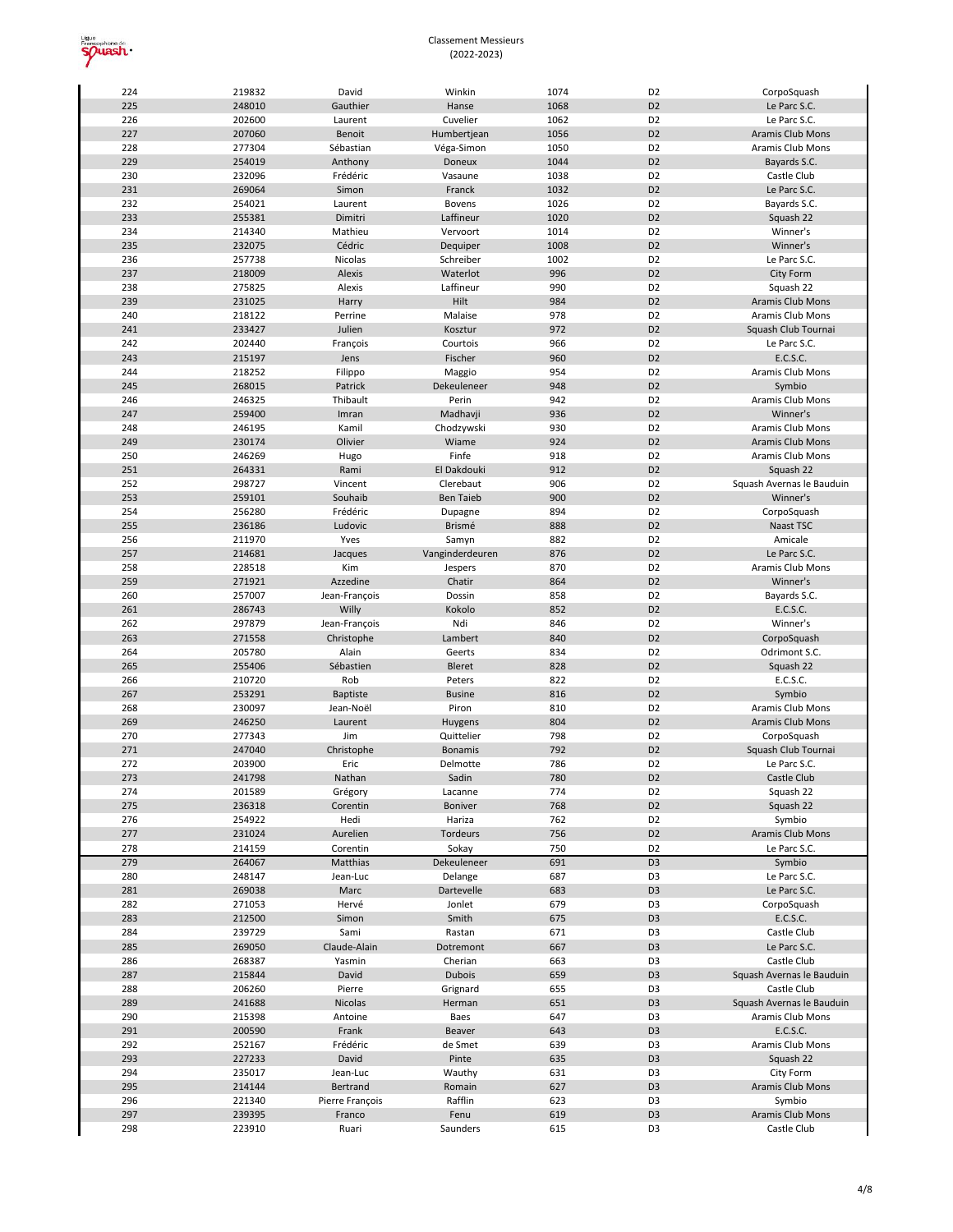

| 299 | 205589 | Jean           | Eyen          | 611 | D <sub>3</sub> | Squash 22                 |
|-----|--------|----------------|---------------|-----|----------------|---------------------------|
| 300 | 273130 | Ramiro         | Santos        | 607 | D <sub>3</sub> | Le Parc S.C.              |
| 301 | 255384 | Roland         | Waauff        | 603 | D <sub>3</sub> | Squash 22                 |
| 302 | 296521 | Gavin          | Evans         | 599 | D <sub>3</sub> | E.C.S.C.                  |
| 303 | 236023 | Pierre         | Dybman        | 595 | D <sub>3</sub> | E.C.S.C.                  |
|     |        |                |               |     |                |                           |
| 304 | 288791 | Clément        | Lebrun        | 591 | D <sub>3</sub> | Squash 22                 |
| 305 | 248002 | Magali         | Pennewaert    | 587 | D <sub>3</sub> | Le Parc S.C.              |
| 306 | 286424 | Alexandra      | Empain        | 583 | D <sub>3</sub> | Castle Club               |
| 307 | 246182 | Igor           | <b>Neusy</b>  | 579 | D <sub>3</sub> | Aramis Club Mons          |
| 308 | 201135 | Xavier         | Potvin        | 575 | D <sub>3</sub> | Le Parc S.C.              |
| 309 | 296510 | Kenny          | Devroede      | 571 | D <sub>3</sub> | <b>City Form</b>          |
| 310 | 254020 | Julien         | Gotalle       | 567 | D <sub>3</sub> | Squash Avernas le Bauduin |
| 311 | 269288 | Xavier         | Devroede      | 563 | D <sub>3</sub> | <b>City Form</b>          |
|     |        |                |               |     |                |                           |
| 312 | 291073 | Philippe       | Douffet       | 559 | D <sub>3</sub> | CorpoSquash               |
| 313 | 217390 | Roland         | Damsin        | 555 | D <sub>3</sub> | Le Parc S.C.              |
| 314 | 259026 | Timothy        | Cooper        | 551 | D <sub>3</sub> | E.C.S.C.                  |
| 315 | 251025 | Stéphane       | Henrard       | 547 | D <sub>3</sub> | CorpoSquash               |
| 316 | 248165 | Steve          | Mihy          | 543 | D <sub>3</sub> | Le Parc S.C.              |
| 317 | 275409 | Ismael         | Vlassenbroek  | 539 | D <sub>3</sub> | Naast TSC                 |
| 318 | 255779 | Tristan        | Andelhofs     | 535 | D <sub>3</sub> | Squash 22                 |
| 319 | 246306 | Abdelaziz      | Ouafik        | 531 | D <sub>3</sub> | Aramis Club Mons          |
|     |        |                |               |     |                |                           |
| 320 | 254051 | Lucas          | Neufcourt     | 527 | D <sub>3</sub> | CorpoSquash               |
| 321 | 259363 | Alyssia        | Crabbé        | 523 | D <sub>3</sub> | Winner's                  |
| 322 | 212654 | David          | Johansen      | 519 | D <sub>3</sub> | Le Parc S.C.              |
| 323 | 236809 | Arthur         | Meurisse      | 515 | D <sub>3</sub> | Squash 22                 |
| 324 | 251760 | Niklas         | Fagerlund     | 511 | D <sub>3</sub> | Winner's                  |
| 325 | 286720 | <b>Bastien</b> | Devos         | 507 | D <sub>3</sub> | Le Parc S.C.              |
| 326 | 266477 | Nicola         | Terrasi       | 503 | D <sub>3</sub> | Le Parc S.C.              |
| 327 | 256337 | Andy           | Timmons       | 499 | D <sub>3</sub> | <b>City Form</b>          |
|     |        |                |               |     |                |                           |
| 328 | 271184 | Logan          | D Hainaut     | 495 | D <sub>3</sub> | Naast TSC                 |
| 329 | 232011 | Patrick        | Courtois      | 491 | D <sub>3</sub> | Le Parc S.C.              |
| 330 | 240507 | Alice          | Allard        | 487 | D <sub>3</sub> | Squash Club Tournai       |
| 331 | 261278 | Paris          | Caillet       | 483 | D <sub>3</sub> | <b>Top Squash</b>         |
| 332 | 255285 | Antoine        | Deblire       | 479 | D <sub>3</sub> | Squash 22                 |
| 333 | 281785 | Anthony        | Bertrand      | 475 | D <sub>3</sub> | Aramis Club Mons          |
| 334 | 281329 | Jerome         | Sprimont      | 471 | D <sub>3</sub> | Winner's                  |
| 335 | 257686 | Bernard        | Alliaume      | 467 | D <sub>3</sub> | Le Parc S.C.              |
|     |        |                |               |     |                |                           |
| 336 | 220962 | Publio         | Tapia         | 463 | D <sub>3</sub> | Winner's                  |
| 337 | 261088 | Nathan         | Robin         | 459 | D <sub>3</sub> | Winner's                  |
| 338 | 216367 | Pascale        | Faidy         | 455 | D <sub>3</sub> | Winner's                  |
| 339 | 214808 | Youri          | Dolya         | 451 | D <sub>3</sub> | E.C.S.C.                  |
| 340 | 296844 | Charbel        | Chaddad       | 447 | D <sub>3</sub> | Argayon                   |
| 341 | 276847 | Louis-Pierre   | Deleplanque   | 443 | D <sub>3</sub> | Le Parc S.C.              |
| 342 | 250675 | Jérémy         | Dal Farra     | 439 | D <sub>3</sub> | CorpoSquash               |
| 343 | 203430 | Kai            | Shasteen      | 435 | D <sub>3</sub> | Castle Club               |
|     |        |                |               |     |                |                           |
| 344 | 273174 | Simon          | Eeckhoudt     | 431 | D <sub>3</sub> | Squash 22                 |
| 345 | 252561 | Paul           | de Lens       | 427 | D <sub>3</sub> | Aramis Club Mons          |
| 346 | 286070 | Sasha          | Jonlet        | 423 | D3             | CorpoSquash               |
| 347 | 249582 | Paul           | Leroy         |     |                |                           |
| 348 | 265896 |                |               | 419 | D <sub>3</sub> | Winner's                  |
| 349 |        | Dahlia         | Cherian       | 415 | D <sub>3</sub> | Castle Club               |
|     |        |                |               |     |                |                           |
|     | 218065 | Andrei         | Savenko       | 411 | D <sub>3</sub> | Castle Club               |
| 350 | 246231 | Cyrille        | Vincent       | 407 | D <sub>3</sub> | Aramis Club Mons          |
| 351 | 296371 | Geert          | van de Vijver | 403 | D <sub>3</sub> | Le Parc S.C.              |
| 352 | 204150 | Eric           | Dernier       | 399 | D <sub>3</sub> | Amicale                   |
| 353 | 204133 | Maxime         | Perret        | 395 | D <sub>3</sub> | Aramis Club Mons          |
| 354 | 221090 | Liisa          | Rastan        | 391 | D <sub>3</sub> | Castle Club               |
| 355 | 222648 | Nathan         | Pucci         | 387 | D <sub>3</sub> | CorpoSquash               |
| 356 | 237423 | Pierre         | Danglades     | 383 | D <sub>3</sub> | Squash 22                 |
|     |        |                |               | 379 |                |                           |
| 357 | 247759 | Archie         | Saunders      |     | D <sub>3</sub> | Castle Club               |
| 358 | 240532 | Fabian         | Somers        | 375 | D3             | Squash 22                 |
| 359 | 202232 | Cédric         | Moreau        | 373 | D4/NC          | Squash Avernas le Bauduin |
| 360 | 249206 | Frédéric       | Jadoul        | 371 | D4/NC          | CorpoSquash               |
| 361 | 234948 | Michaël        | Pluijgers     | 369 | D4/NC          | Le Parc S.C.              |
| 362 | 286735 | Allan          | de Rouck      | 367 | D4/NC          | Amicale                   |
| 363 | 207296 | Constantin     | Cazorla       | 365 | D4/NC          | Squash 22                 |
| 364 | 231959 | Clément        | Wiliquet      | 363 | D4/NC          | Squash 22                 |
|     |        |                |               |     |                |                           |
| 365 | 220535 | Saulius        | Salmonavicius | 361 | D4/NC          | Squash 22                 |
| 366 | 214294 | Gilles         | Boniver       | 359 | D4/NC          | Squash 22                 |
| 367 | 225373 | Alexandre      | Lindsey       | 357 | D4/NC          | Squash 22                 |
| 368 | 299504 | Régis          | Leclere       | 355 | D4/NC          | Squash 22                 |
| 369 | 253501 | Pierre         | Lechien       | 353 | D4/NC          | Squash 22                 |
| 370 | 230325 | Benjamin       | Delvenne      | 351 | D4/NC          | Squash 22                 |
| 371 | 220937 | Philippe       | Malaria       | 349 | D4/NC          | Aramis Club Mons          |
| 372 | 285799 | Pascal         | Chenot        | 347 | D4/NC          | Squash 22                 |
| 373 | 210098 | Simon          | Tricot        | 345 | D4/NC          | Le Parc S.C.              |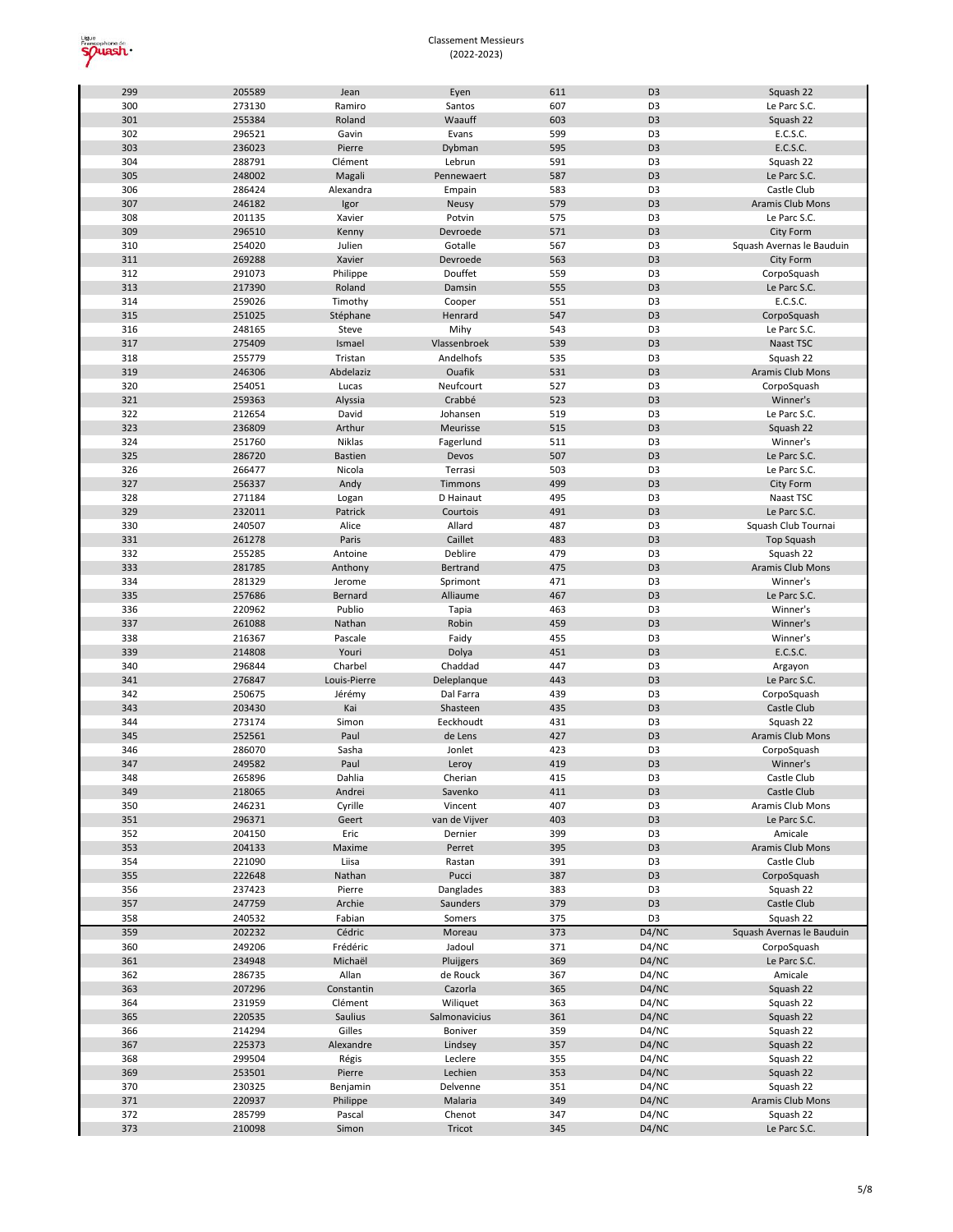

| 374        | 245195           | Geoffrey           | Delatte            | 343        | D4/NC          | Squash 22                 |
|------------|------------------|--------------------|--------------------|------------|----------------|---------------------------|
| 375        | 298266           | Nicolas            | Damry              | 341        | D4/NC          | Squash Avernas le Bauduin |
| 376        | 258311           | Nacer              | Ayadi              | 339        | D4/NC          | Argayon                   |
| 377        | 253172           | Daniel             | Olaerts            | 337        | D4/NC          | Squash 22                 |
| 378        |                  | Paul               |                    |            |                |                           |
|            | 249732           |                    | Patron             | 335        | D4/NC          | E.C.S.C.                  |
| 379        | 216749           | Romain             | Neuville           | 333        | D4/NC          | Squash 22                 |
| 380        | 263138           | Emmanuel           | van de Casteele    | 331        | D4/NC          | Le Parc S.C.              |
| 381        | 225538           | Stéphane           | <b>Brogneaux</b>   | 329        | D4/NC          | Squash Avernas le Bauduin |
| 382        | 244549           | Giuseppe           | Davi               | 327        | D4/NC          | Argayon                   |
| 383        | 206684           | Jérémy             | Wyns               | 325        | D4/NC          | Squash Avernas le Bauduin |
| 384        | 216877           | Frederic           | George             | 323        | D4/NC          | Squash 22                 |
| 385        | 299167           | Christophe         | Cap                | 321        | D4/NC          | Squash 22                 |
|            |                  |                    |                    |            |                |                           |
| 386        | 250569           | Leopold            | Colson             | 319        | D4/NC          | Squash 22                 |
| 387        | 287469           | Jannik             | Vaa                | 317        | D4/NC          | E.C.S.C.                  |
| 388        | 215636           | Johan              | <b>Bemelmans</b>   | 315        | D4/NC          | City Form                 |
| 389        | 255666           | Christelle         | Rigo               | 313        | D4/NC          | Squash 22                 |
| 390        | 251397           | Benoït             | Jacob              | 311        | D4/NC          | Le Parc S.C.              |
| 391        | 226357           | Emeline            | Nihoul             | 309        | D4/NC          | Squash 22                 |
| 392        | 219003           | Guillaume          | Somers             | 307        | D4/NC          | Squash 22                 |
| 393        | 222109           | Alan               | Mvita              | 305        | D4/NC          | Squash 22                 |
| 394        |                  |                    | Dewasmes           | 303        |                |                           |
|            | 227760           | Baptiste           |                    |            | D4/NC          | Aramis Club Mons          |
| 395        | 270117           | Manuel             | Requenna           | 301        | D4/NC          | Squash 22                 |
| 396        | 211706           | Guillaume          | Staquet            | 299        | D4/NC          | Le Parc S.C.              |
| 397        | 241954           | Maxime             | Ravone             | 297        | D4/NC          | Squash 22                 |
| 398        | 209504           | <b>Baptiste</b>    | de Villé           | 295        | D4/NC          | Amicale                   |
| 399        | 251712           | Julien             | Saussez            | 293        | D4/NC          | CorpoSquash               |
| 400        | 246573           | Damien             | Lempereur          | 291        | D4/NC          | Squash 22                 |
| 401        | 208730           | Leyan              | Lemoine            | 289        | D4/NC          | Squash 22                 |
| 402        | 230238           | Fabien             | Roy                | 287        | D4/NC          | Le Parc S.C.              |
|            |                  |                    |                    |            |                |                           |
| 403        | 247309           | Sacha              | Vandenplas         | 285        | D4/NC          | Castle Club               |
| 404        | 251801           | Thibault           | Martinelli         | 283        | D4/NC          | Squash 22                 |
| 405        | 226988           | Philippe           | Coolen             | 281        | D4/NC          | Squash 22                 |
| 406        | 209079           | Louis              | François           | 279        | D4/NC          | Squash 22                 |
| 407        | 284122           | Anthony            | Digiovani          | 277        | D4/NC          | Squash 22                 |
| 408        | 232605           | Dimitri            | Damanet            | 275        | D4/NC          | Le Parc S.C.              |
| 409        | 238182           | Graham             | Karlin             | 273        | D4/NC          | Winner's                  |
|            |                  |                    |                    |            |                |                           |
| 410        | 269242           | Alexandre          | Lindsay            | 271        | D4/NC          | Squash 22                 |
| 411        | 292394           | Francois           | Dermaux            | 269        | D4/NC          | Squash Avernas le Bauduin |
| 412        | 267861           | Quentin            | Gaspart            | 267        | D4/NC          | Squash Avernas le Bauduin |
| 413        | 218163           | Alain              | van Overmeir       | 265        | D4/NC          | Winner's                  |
| 414        | 289484           | Amy                | Gorton             | 263        | D4/NC          | Aramis Club Mons          |
| 415        |                  |                    |                    | 261        | D4/NC          | <b>Aramis Club Mons</b>   |
|            |                  |                    |                    |            |                |                           |
|            | 217084           | <b>Boris</b>       | Monquignon         |            |                |                           |
| 416        | 284076           | Marine             | Schul              | 259        | D4/NC          | Aramis Club Mons          |
| 417        | 265463           | Mathis             | Noël               | 257        | D4/NC          | Le Parc S.C.              |
| 418        | 209603           | François           | Colonval           | 255        | D4/NC          | Le Parc S.C.              |
| 419        | 208810           | Nicholas           | Mac Gowan          | 253        | D4/NC          | E.C.S.C.                  |
| 420        | 259099           | Béatrice           | Homel              | 251        | D4/NC          | Winner's                  |
| 421        | 252027           | Stefaan            | de Doncker         | 249        | D4/NC          | Amicale                   |
| 422        | 281768           | Enda               | Mcnamara           | 247        | D4/NC          | E.C.S.C.                  |
|            |                  |                    |                    |            |                |                           |
| 423        | 220859           | Frédéric           | Polomé             | 245        | D4/NC          | Squash Avernas le Bauduin |
| 424        | 212222           | Logan              | Crabbé             | 243        | D4/NC          | Winner's                  |
| 425        | 251342           | Laurence           | Dara               | 241        | D4/NC          | Le Parc S.C.              |
| 426        | 226477           | Romain             | Israel             | 239        | D4/NC          | Squash Club Tournai       |
| 427        | 203996           | Jean Michel        | Bruggeman          | 237        | D4/NC          | Winner's                  |
| 428        | 214785           | Florianne          | Moulin             | 235        | D4/NC          | Squash Avernas le Bauduin |
| 429        | 256610           | Hubert             | Desurmont          | 233        | D4/NC          | Squash Club Tournai       |
| 430        | 227695           | Morgan             | Delsencerie        | 231        | D4/NC          | Squash Club Tournai       |
|            |                  |                    |                    |            |                |                           |
| 431        | 293526           | Carl-Stephan       | Thungen            | 229        | D4/NC          | Le Parc S.C.              |
| 432        | 270443           | Benoît             | Jacob              | 227        | D4/NC          | Le Parc S.C.              |
| 433        | 232455           | Thibault           | Hardenne           | 225        | D4/NC          | Squash 22                 |
| 434        | 229149           | Victor             | Brygo              | 223        | D4/NC          | Squash Club Tournai       |
| 435        | 280223           | David              | Wautot             | 221        | D4/NC          | Squash 22                 |
| 436        | 214490           | Jérome             | Demaret            | 219        | D4/NC          | Squash 22                 |
| 437        | 284039           | Duong-Ky           | Ton-That           | 217        | D4/NC          | Aramis Club Mons          |
| 438        | 235343           |                    | Delmoitié          | 215        | D4/NC          | Squash Avernas le Bauduin |
|            |                  | Gregory            |                    |            |                |                           |
| 439        | 287893           | Olivier            | de Vriendt         | 213        | D4/NC          | Aramis Club Mons          |
| 440        | 267409           | Juan Camilo        | Jimenez Valencia   | 211        | D4/NC          | Winner's                  |
| 441        | 298489           | Jason              | de Rouck           | 209        | D4/NC          | Amicale                   |
| 442        | 208036           | Michael            | Lapagne            | 207        | D4/NC          | CorpoSquash               |
| 443        | 211867           | Sebastien          | Serwiak            | 205        | D4/NC          | E.C.S.C.                  |
| 444        | 255823           | Mil                | Parmentier         | 203        | D4/NC          | E.C.S.C.                  |
| 445        | 252807           | Yann               | Lancrenon          | 201        | D4/NC          | Winner's                  |
| 446        | 244991           | Michael            |                    | 199        | D4/NC          | Winner's                  |
|            |                  |                    | Langrand           |            |                |                           |
| 447<br>448 | 269924<br>238812 | Jonathan<br>Manuel | Laszlo<br>Requenna | 197<br>195 | D4/NC<br>D4/NC | Winner's<br>Squash 22     |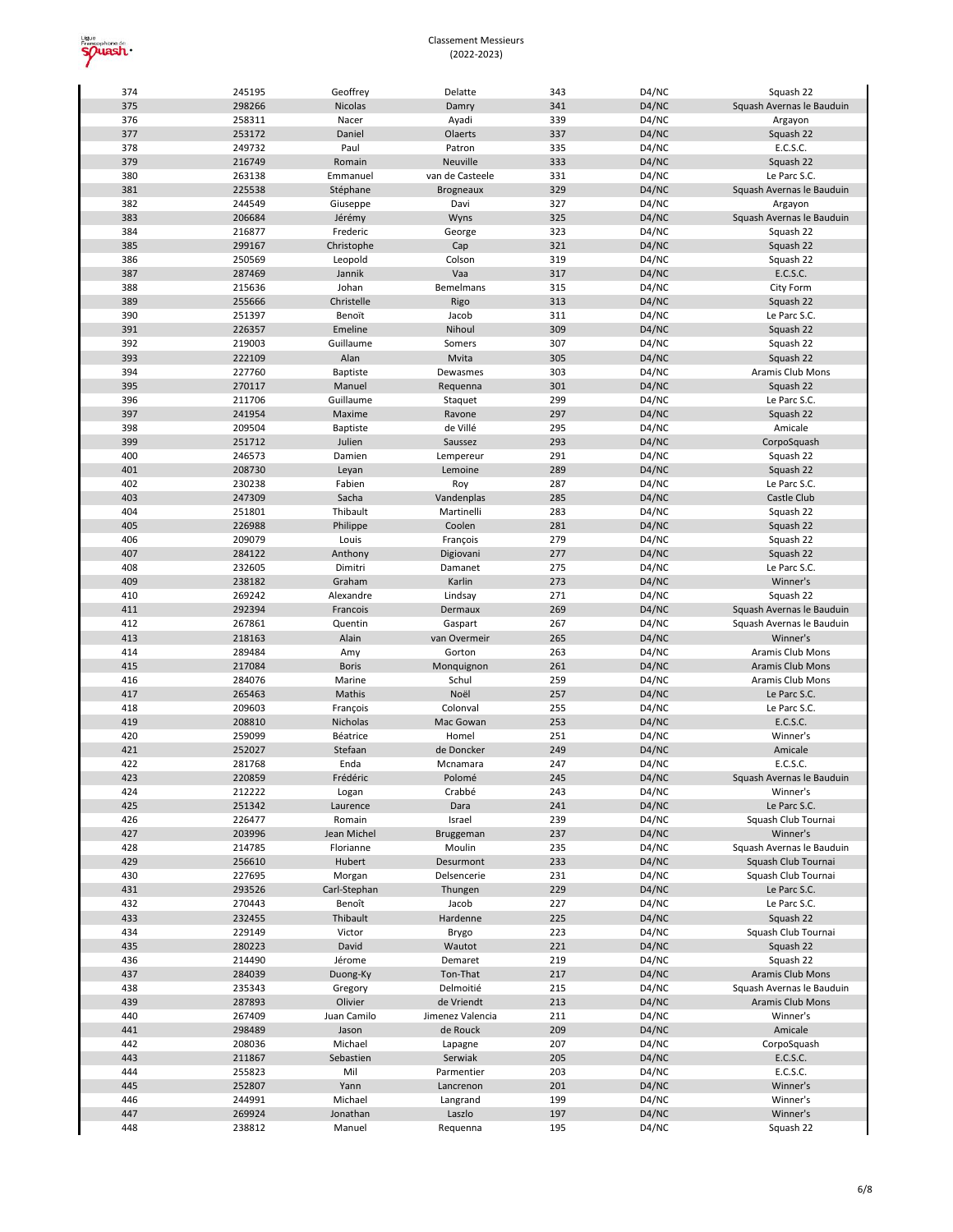

| 449        | 213099           | Louis              | Bijvoet                  | 193      | D4/NC          | Squash 22                           |
|------------|------------------|--------------------|--------------------------|----------|----------------|-------------------------------------|
| 450        | 256065           | Soren              | Shasteen                 | 191      | D4/NC          | Castle Club                         |
| 451        | 256064           | Alexandre          | Daussogne                | 189      | D4/NC          | CorpoSquash                         |
| 452        | 206507           | Marko              | Cordi                    | 187      | D4/NC          | Castle Club                         |
|            |                  |                    |                          |          |                |                                     |
| 453        | 293930           | Filip              | Stuzynski                | 185      | D4/NC          | Castle Club                         |
| 454        | 252768           | Thomas             | Lagarde                  | 183      | D4/NC          | Argayon                             |
| 455        | 245408           | Hannah             | Litzelman                | 181      | D4/NC          | Winner's                            |
| 456        | 246732           | Eliot              | Vedrine                  | 179      | D4/NC          | Winner's                            |
| 457        | 225706           | Maya               | Vedrine                  | 177      | D4/NC          | Winner's                            |
| 458        | 221518           | Kevin              | Chavera                  | 175      | D4/NC          | Squash 22                           |
| 459        | 234498           | Sophie             | Jeannin                  | 173      | D4/NC          | Squash 22                           |
| 460        | 247322           |                    | Bana                     | 171      | D4/NC          |                                     |
|            |                  | Murangira          |                          |          |                | Squash 22                           |
| 461        | 292966           | Sarah              | Pochon                   | 169      | D4/NC          | Squash 22                           |
| 462        | 278903           | Emilie             | Vanderroost              | 167      | D4/NC          | Squash 22                           |
| 463        | 270510           | Harrie             | Barron                   | 165      | D4/NC          | Winner's                            |
| 464        | 274483           | Agnès              | Delcroix                 | 163      | D4/NC          | Squash Avernas le Bauduin           |
| 465        | 261378           | Pauline            | Leloux                   | 161      | D4/NC          | <b>Aramis Club Mons</b>             |
| 466        | 297448           | Luca               | Vignocchi                | 159      | D4/NC          | Aramis Club Mons                    |
| 467        | 278648           | Kevin              | Vervaeke                 | 157      | D4/NC          | Squash 22                           |
| 468        |                  | Alban              | Smith                    | 155      |                | LFS                                 |
|            | 286237           |                    |                          |          | D4/NC          |                                     |
| 469        | 259099           | Béatrice           | Homel                    | 153      | D4/NC          | Winner's                            |
| 470        | 295325           | Cédric             | de Villepin              | 151      | D4/NC          | <b>CSFDS</b>                        |
| 471        | 286273           | Nathan             | Poulain                  | 149      | D4/NC          | Squash 22                           |
| 472        | 256610           | Hubert             | Desurmont                | 147      | D4/NC          | Squash Club Tournai                 |
| 473        | 295357           | Pierre-Alain       | Danglade                 | 145      | D4/NC          | Squash 22                           |
| 474        | 227532           | Noah               | Lauridsen                | 143      | D4/NC          | LFS                                 |
| 475        | 213710           | Antoine            | Milet                    | 141      | D4/NC          | Evolution Visé Squash               |
|            |                  |                    |                          |          |                |                                     |
| 476        | 280223           | David              | Wautot                   | 139      | D4/NC          | Squash 22                           |
| 477        | 296371           | Geert              | van de Vijver            | 137      | D4/NC          | Le Parc S.C.                        |
| 478        | 244991           | Michael            | Langrand                 | 135      | D4/NC          | LFS                                 |
| 479        | 204150           | Eric               | Dernier                  | 133      | D4/NC          | Amicale                             |
| 480        | 269924           | Jonathan           | Laszlo                   | 131      | D4/NC          | Winner's                            |
| 481        | 216050           | Jean-François      | Servais                  | 129      | D4/NC          | LFS                                 |
| 482        | 252807           | Yann               | Lancrenon                | 127      | D4/NC          | Winner's                            |
| 483        | 218163           | Alain              | van Overmeir             | 125      | D4/NC          | Winner's                            |
|            |                  |                    |                          |          |                | LFS                                 |
| 484        | 310354           | François           | de Cat                   | 123      | D4/NC          |                                     |
| 485        | 265896           | Dahlia             | Cherian                  | 121      | D4/NC          | Castle Club                         |
| 486        | 208810           | Nicholas           | Mac Gowan                | 119      | D4/NC          | E.C.S.C.                            |
| 487        | 263004           | Gaëtan             | Calberson                | 117      | D4/NC          | Squash Avernas le Bauduin           |
| 488        | 255014           | Marc               | George                   | 115      | D4/NC          | Squash 22                           |
| 489        | 258167           | Jacques            | Brohée                   | 113      | D4/NC          | Tennisland                          |
| 490        | 252027           | Stefaan            | de Doncker               | 111      | D4/NC          | Amicale                             |
| 491        | 246231           | Cyrille            | Vincent                  | 109      | D4/NC          | Aramis Club Mons                    |
|            |                  |                    |                          |          |                |                                     |
| 492        | 201699           | Cedric             | Moreau                   | 107      | D4/NC          | Winner's                            |
| 493        | 269977           | James              | Coast                    | 105      | D4/NC          | <b>Top Squash</b>                   |
| 494        | 215602           | Frederic           | Lecoq                    | 103      | D4/NC          | Squash 22                           |
| 495        | 289627           | Philippe           | Godin                    | 101      | D4/NC          | Aramis Club Mons                    |
| 496        | 260783           | Willy              | Brunet                   |          |                |                                     |
| 497        | 244578           |                    |                          | 99       | D4/NC          | Winner's                            |
| 498        |                  |                    |                          | 97       |                | Tennisland                          |
|            |                  | Lucas              | Weinberg                 |          | D4/NC          |                                     |
|            | 208730           | Leyan              | Lemoine                  | 95       | D4/NC          | Squash 22                           |
| 499        | 250675           | Jérémy             | Dal Farra                | 93       | D4/NC          | Evolution Visé Squash               |
| 500        | 220859           | Frédéric           | Polomé                   | 91       | D4/NC          | Squash Avernas le Bauduin           |
| 501        | 291648           | Bertrand           | Jadoul                   | 89       | D4/NC          | Squash 22                           |
| 502        | 269594           | Michelle           | Litzelmann               | 87       | D4/NC          | E.C.S.C.                            |
| 503        | 212222           | Logan              | Crabbé                   | 85       | D4/NC          | Winner's                            |
| 504        | 211888           | Louise             | François                 | 83       | D4/NC          | Squash 22                           |
| 505        | 277026           | Yohan              | <b>Botquin</b>           | 81       |                | Le Parc S.C.                        |
|            |                  |                    |                          |          | D4/NC          |                                     |
| 506        | 204133           | Maxime             | Perret                   | 79       | D4/NC          | Aramis Club Mons                    |
| 507        | 271856           | Olivier            | Riesen                   | 77       | D4/NC          | Le Parc S.C.                        |
| 508        | 273873           | Sacha              | Carême                   | 75       | D4/NC          | Le Parc S.C.                        |
| 509        | 215733           | Paul               | Leroy                    | 73       | D4/NC          | Winner's                            |
| 510        | 226477           | Romain             | Israel                   | 71       | D4/NC          | Squash Club Tournai                 |
| 511        | 203996           | Jean Michel        | Bruggeman                | 69       | D4/NC          | Winner's                            |
| 512        | 203562           | Pedro              | Moreira                  | 67       | D4/NC          | <b>CSFDS</b>                        |
| 513        | 284628           | Marine             | Lebrun                   | 65       | D4/NC          | City Form                           |
|            |                  |                    |                          |          |                |                                     |
| 514        | 247759           | Archie             | Saunders                 | 63       | D4/NC          | Castle Club                         |
| 515        | 216535           | Sebastian          | Colovic Osswald          | 61       | D4/NC          | Symbio                              |
| 516        | 252276           | Laura              | Loureiro                 | 59       | D4/NC          | Evolution Visé Squash               |
| 517        | 280712           | Benjamin           | Uyttersprot              | 57       | D4/NC          | Le Parc S.C.                        |
| 518        | 219226           | Noe                | Teyssier                 | 55       | D4/NC          | Top Squash                          |
| 519        | 214785           | Florianne          | Moulin                   | 53       | D4/NC          | Squash Avernas le Bauduin           |
| 520        | 272272           | Héloïse            | Doseray                  | 51       | D4/NC          | Squash 22                           |
| 521        | 214294           | Gilles             | Boniver                  | 49       | D4/NC          | Squash 22                           |
|            |                  |                    |                          |          |                |                                     |
| 522<br>523 | 227695<br>222466 | Morgan<br>Valentin | Delsencerie<br>Scuflaire | 47<br>45 | D4/NC<br>D4/NC | Squash Club Tournai<br>Le Parc S.C. |